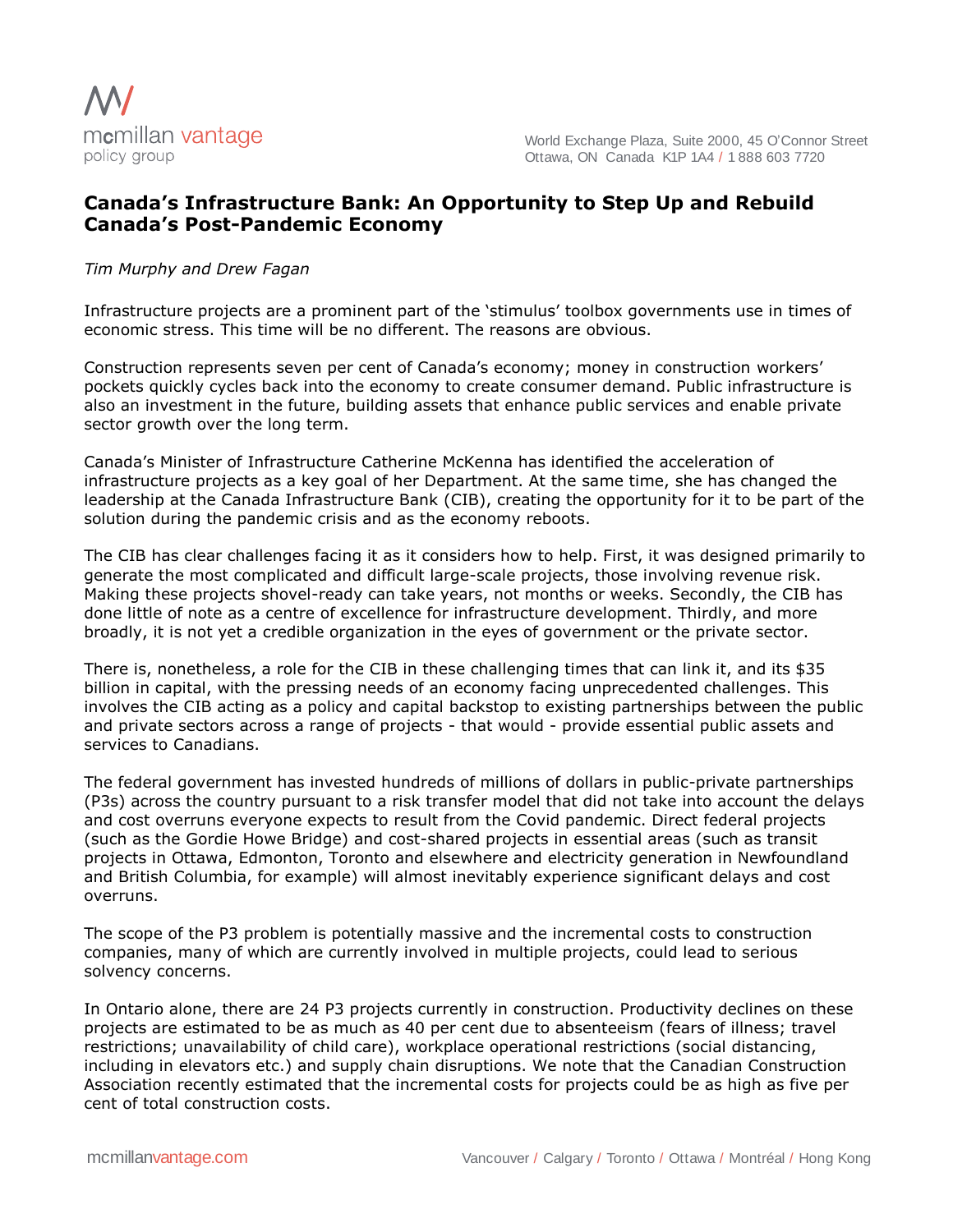Even if we assume a much more conservative two per cent, the costs are enormous. If we take the 24 Ontario P3 projects and assume an average project construction cost of \$750-million, this would result in incremental costs of \$360-million. And this does not count the costs of delay, which on projects where a pandemic is not a force majeure (such as in Ontario's standard form project agreement), the costs climb quickly. The daily liquidated damages payable on the Ontario projects alone is close to \$2-million. With three months' delay due to Covid-19, this is an additional \$180 million. Covid costs could, therefore, be as high as half a billion dollars for these 24 projects alone.

Governments of all stripes need a sensible approach to these unanticipated problems. Of course, most of the P3 contracts covering these projects do not provide any relief to the private sector for this kind of problem. In some cases, delay relief is granted but without any support for the extra costs that will arise from delays, changes to construction methodologies, supply chain disruptions or increases in the cost of materials, all of which are expected to be significant.

Governments can shrug their collective shoulders and say the contract is the contract, but this is likely to be a pyrrhic victory.

Project companies, and more importantly, the construction companies that form them and provide the design and construction services, will have to fully absorb the additional costs and the extremely costly liquidated damages that will need to be paid to lenders. This will almost inevitably end in project failure and, possibly, the failure of the very construction companies that we will need to deliver the infrastructure stimulus when the lockdown ends.

This prediction is not fear mongering. A few construction companies in the P3 space have already failed or are close to insolvency; examples include Bondfield Construction and the international firm, Carillion. Other Canadian construction companies were already quietly exiting the P3 market due to risk allocation challenges even before the Covid-19 pandemic.

The opposite government reaction seems equally problematic: to have the relevant contract counterparties (federal government agencies, provinces, municipalities and broader public sector agencies such as transit providers) absorb the full cost risk. Many of these agencies and governments are running out of money too. And these are the very entities which can best produce "shovel-ready" projects. It also seems contrary to the Minister's goal to force what few scarce dollars are available into just keeping what we already have. That is not stimulus but merely saving the furniture.

What's needed is a financial bridge; a way to get these existing projects completed that doesn't waste government resources and doesn't put construction jobs and companies at risk.

This is where the CIB can be help by doing two important things. First, it can be a source of capital to help to "fix the gap." Secondly, it can devise a solution that can be used by all of the project participants that gets everyone focused on completing the project and less on litigating who is paying and what the contract says.

From a policy point of view, the CIB as a capital bridge makes sense. It would be backstopping the investments the federal government has already made in these projects by providing a path to substantial completion and successful operation. It would be providing liquidity supports to other levels of government in recognition of Ottawa's better fiscal position and its leadership role in driving economic stimulus. It would also be ensuring that saving existing projects do not cannibalize needed investments by these agencies and provinces in new shovel-ready projects.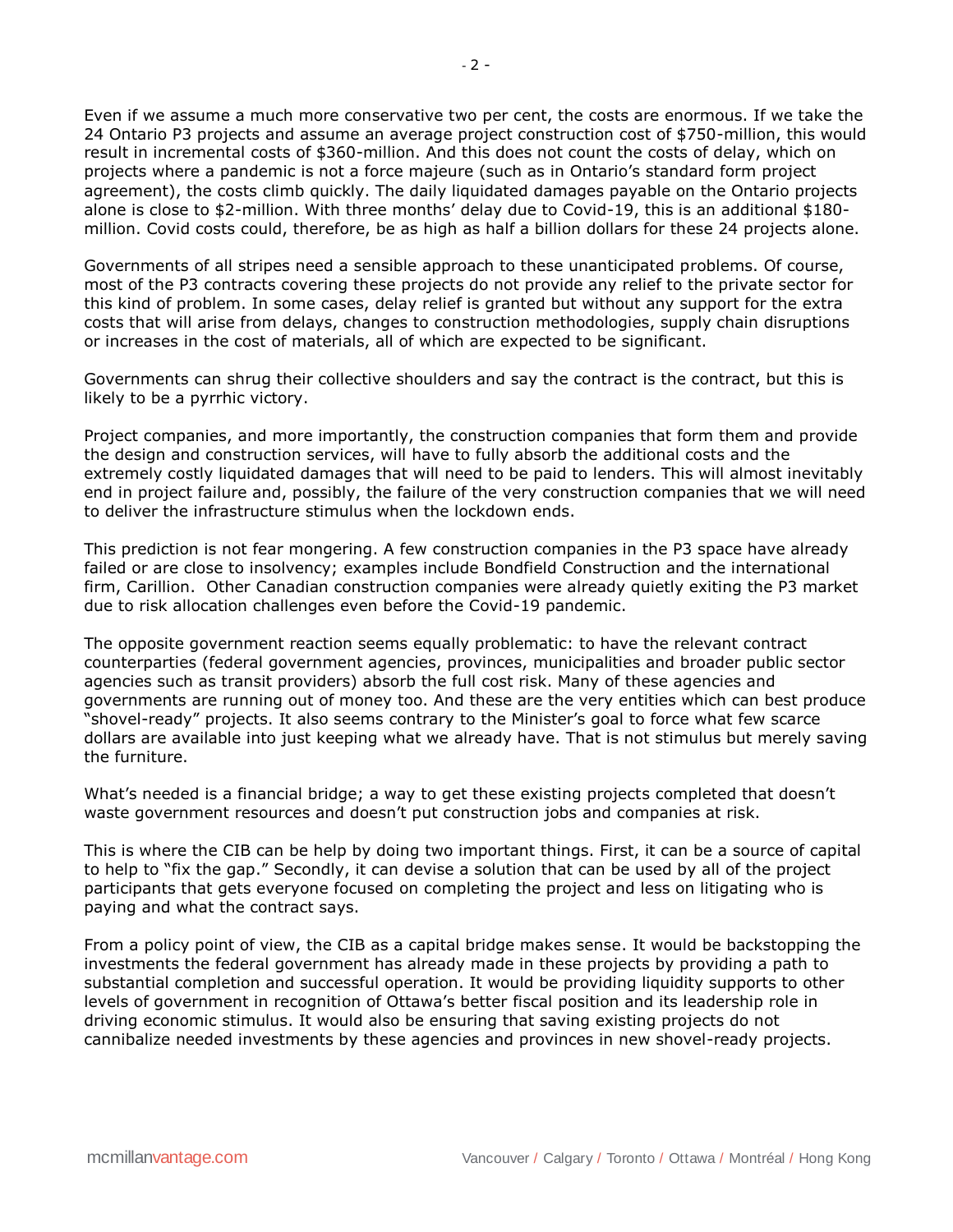In addition, this new role can help give the CIB something it lacks – market credibility and a leading role in the public-private infrastructure space. By devising an "off the shelf" Covid-delay package, it will be providing a needed service right now. It will help the CIB achieve one of its central goals, becoming a centre of infrastructure excellence, by building a solution that understands the changes in work patterns on construction projects and the needed alterations to market risk allocation and provides a balanced risk allocation and does so in conjunction with market participants and government agencies.

The framework for CIB support can be reasonably straightforward. It would focus on projects that meet a significant threshold of federal investment. The projects must have achieved financial close and be facing a reasonable prospect of real project delays. The capital backstop can be in the form of a long term zero percent loan or even a grant as appropriate, recognizing the long-term financial limitations on many governments and public agencies. The size of the loan or grant can be formulaic based on the duration of the pandemic delay multiplied by the construction costs times a factor set based on the project type. Using a formula has the benefit of speeding up the process of getting the projects back on track and avoids long and costly litigation delays.

In return, the private sector will have to put a little water in its wine too. Government acknowledgment of the pandemic as an unanticipated risk and support for certain delay and overrun costs should require a waiver of claims and an acceptance of a new level of cost-certainty. The private sector will also need to develop mitigation plans for both costs and project delays that passes both an objective test of what is reasonable in the circumstances and otherwise meets the criteria outlined in the project agreement, such as limitations on overhead and profit claims claimable by the private sector. Equity may have to take a haircut on its expected returns as, in some cases, should the debt capital providers. In some cases, specific project agreement provisions may need adjustment, but with the CIB developing on overall framework and providing a liquidity backstop, this flexibility should be left to the local contracting agencies.

There is one major objection to this path that needs to be directly confronted; that the solution for each project should be left to the contracting parties to sort out. Here, the argument is that the parties negotiated a large and comprehensive contract and the private sector agreed to accept the contract risks, even those that arise on an exceptional basis. While true for each project, this argument completely ignores the systemic problems this "solution" creates. The "tough luck" approach by the public sector can generate either or both of two consequences, both of which are at odds to the aims of the CIB and the federal government.

Firstly, a strict reliance on the contract could lead to project failures as delays and costs accumulate beyond the risk transfer that equity, lenders or construction contractors can or are willing to absorb. As there are dozens of current projects in the marketplace, a rising tide of project failures will have serious adverse consequences. Construction workers no longer working. Long project delays on key public infrastructure (see the project experience on Bondfield projects as an example). Potential construction company failures leading to a further drain in the public confidence at a crucial time in the economic life of the country.

Secondly, such a series of failures could undermine the public's trust in the notion of a partnership between the public and private sectors. These project failures will land back on the public sector with a loud thud. To date, P3s in Canada have derived their public support from the fact that they have not, especially recently, been a controversial method for delivering public assets. A series of public failures will bring that quickly to an end – undermining confidence in the model at a time when the CIB has yet to build an independent credibility of its own.